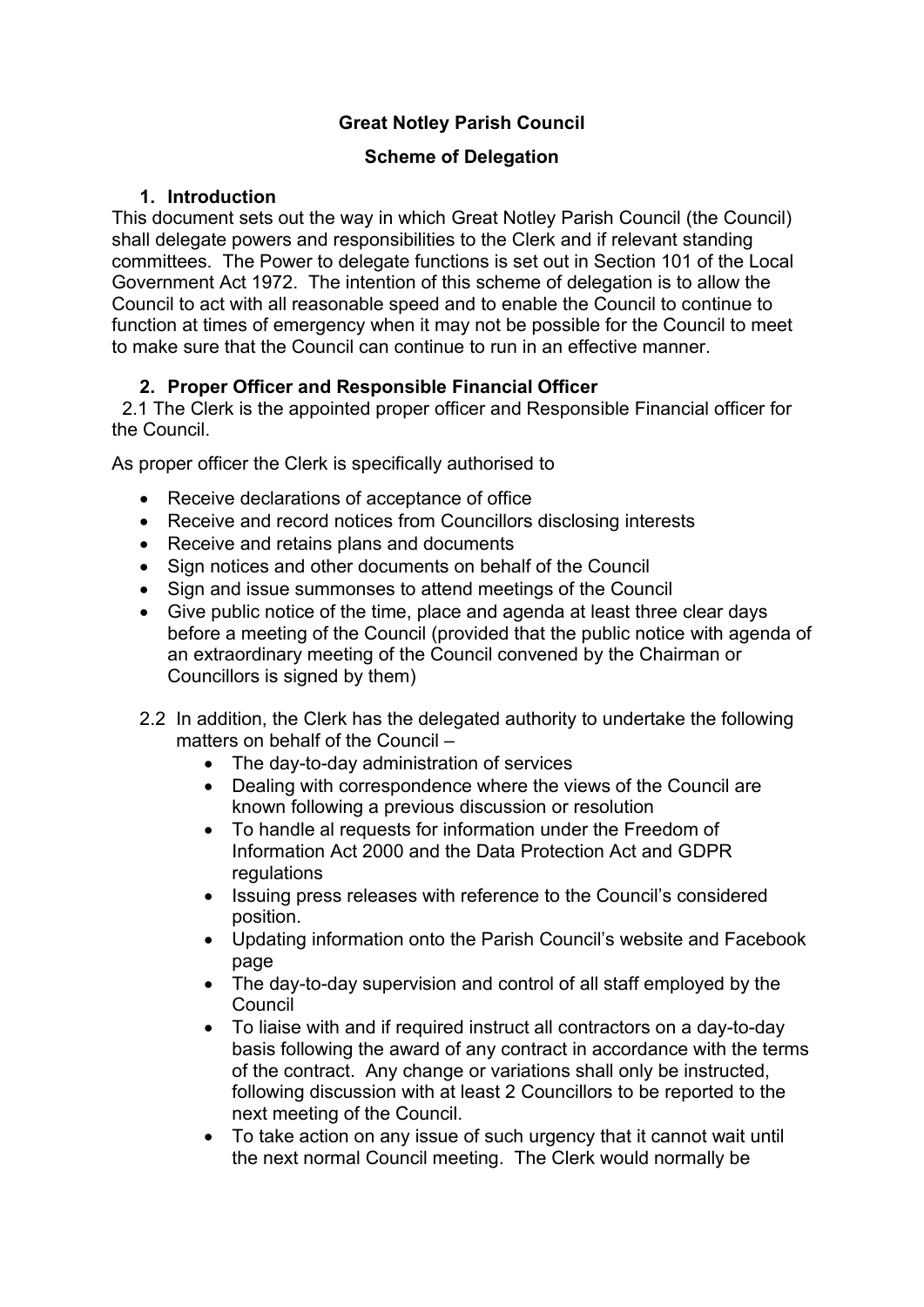expected to consult the Chairman or Vice-Chairman (if the Chairman is not available) to take his/her view into account.

- To incur expenditure on behalf of the Council, which is necessary to carry out any repair, replacement or other work which is of such urgency that it must be done at once, whether or not there is any budgetary provision for the expenditure subject to a limit of £1,000.00.
- To take action in relation to minor repairs up to a cost of £1,000 and to report minor matters to the relevant authority where relevant.
- Subject to the authorisation by two Councillors named on the relevant bank mandate, to arrange routine expenditure including salary payments within the agreed budget and more particularly set out in the list of routine payments approved each financial year in accordance with the terms of the Financial regulations and subject to such payments being presented at the next meeting of the Parish Council
- In consultation with the Chairman of the Personnel Committee, to take decisions on hours for staff in excess of core hours needed in order to deal with staff absence and cover and emergency or exceptional circumstances. The amount of overtime agreed should either be pro rata to budget or an amount agreed with the Chairman of the Personnel Committee.

### **3. Delegated Powers regarding planning**

All planning applications are received by the Clerk and circulated to Councillors to enable a response to be made upon consideration of the application by Councillors at the following Parish Council meeting and within the deadline (including extended deadlines) provided by the planning authority

In accordance with minute number 21/32.7.3 the Clerk shall be delegated to inform the planning department of the planning authority within the time allocated of the response of the Council. So that the Clerk is fully appraised of the views of the Parish Council to be communicated to the planning authority and has a record of the same, all Councillors will report directly back to the Clerk within any timescale requested. This will also avoid discussion between members.

In the event that there is no majority agreement on the response, or complex issues or queries arise the Chairman shall decide whether to call an extra-ordinary meeting.

In addition, in consultation with the Chairman, the Clerk may bring to the attention of the planning authority any actual or suspected breach of planning control which comes to the attention of Councillors or the Clerk.

#### **4. Personnel Committees**

The Council has a constituted Personnel committee and Personnel sub-committee and from time to time and as required may decide by way of resolution to delegate authority to make specific decisions relating to staff and their employment. Where relevant, such decisions shall be made strictly in accordance with the Council's Disciplinary and Grievance procedures and with reference to all duties of confidentiality relating to staff.